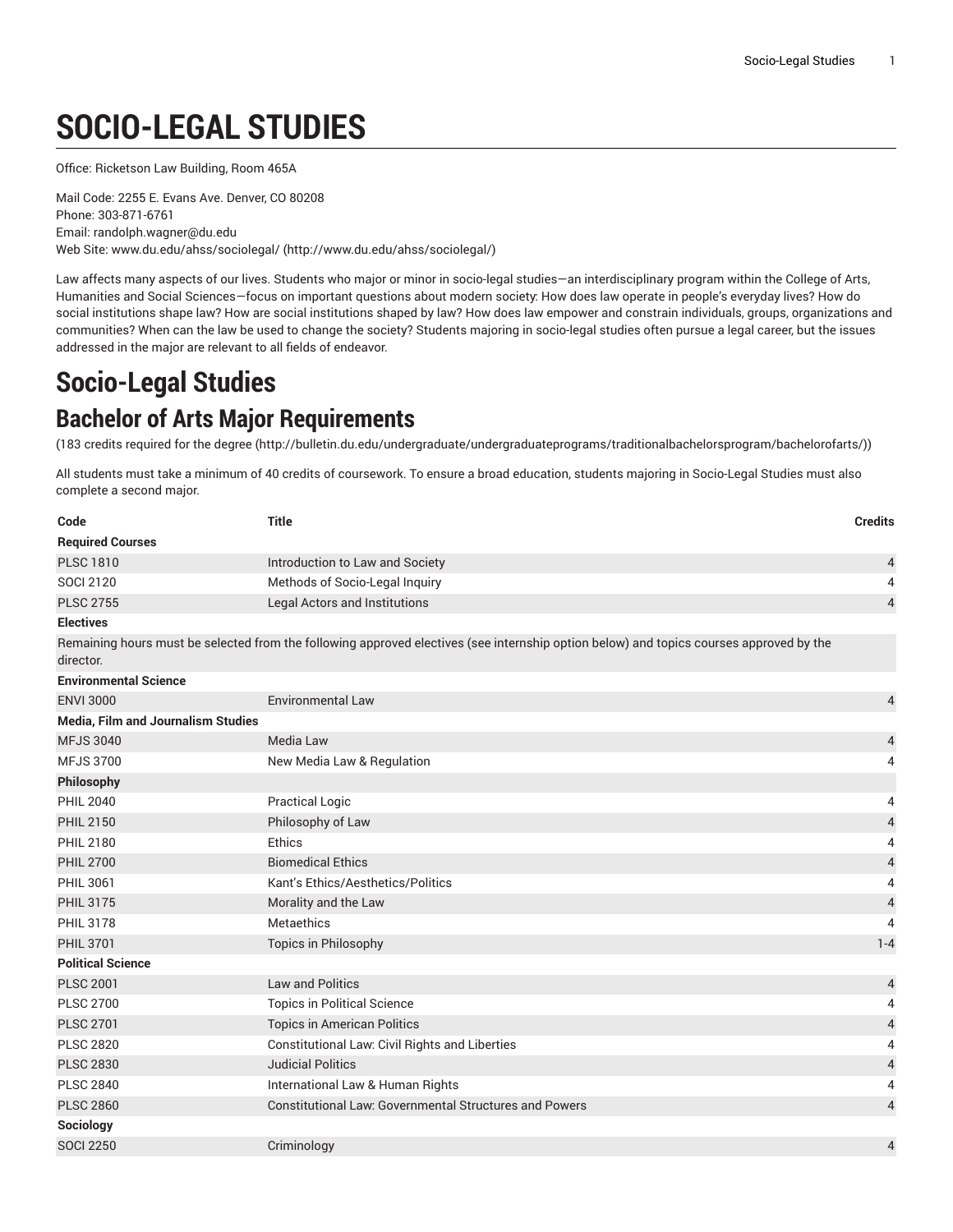| <b>SOCI 2750</b>   | Sociology of Law           | 4              |
|--------------------|----------------------------|----------------|
| <b>SOCI 2760</b>   | Discipline and Punishment  | $\overline{4}$ |
| <b>SOCI 2765</b>   | The Female Offender        | 4              |
| <b>SOCI 2770</b>   | Kids and Courts            | $\overline{4}$ |
| <b>SOCI 2775</b>   | <b>Wrongful Conviction</b> | 4              |
| <b>SOCI 2780</b>   | Women and the Law          | $\overline{4}$ |
| <b>SOCI 2785</b>   | Family and the Law         | 4              |
| <b>SOCI 2790</b>   | <b>Policing Society</b>    | $\overline{4}$ |
| <b>SOCI 2795</b>   | <b>Capital Punishment</b>  | 4              |
| <b>SOCI 2820</b>   | Drugs and Society          | $\overline{4}$ |
| <b>Internships</b> |                            |                |

Student may complete pre-approved internships to fulfill up to 8 credits toward the major. Major and minor courses cannot be double counted. **Total Credits 40**

# **Secondary Major**

40 credits. Same requirements as for BA degree.

# **Minor Requirements**

The minor requires 20 credits including one of the following: PLSC 1810 Introduction to Law and Society, SOCI 2120 Methods of Socio-Legal Inquiry, PLSC 2755 Legal Actors and Institutions. Remaining credits are selected from electives listed in the major. Only one course in the student's minor can be from that student's major area. Student may complete a pre-approved internship to fulfill up to 4 credits toward the minor. Major and minor courses cannot be double counted.

# **Requirements for Distinction in the Major in Socio-Legal Studies**

Socio-legal majors may pursue graduating with Program Distinction if they receive a recommendation from a member of the Socio-legal Studies faculty and have an overall DU GPA of 3.5, and GPA within the Socio-legal Studies major of 3.75.

To win the designation of graduation with Distinction in Socio-legal Studies, students must successfully complete a Senior Thesis. The guidelines for completing the thesis are as follows:

- Students must select a faculty member from the Program who will agree to act as Thesis Advisor.
- Students will submit a thesis proposal to the Thesis Advisor for approval before October 15 of the

senior year.

- Students wishing course credit for thesis work should contact the Program Director to register for an appropriate course. The Thesis Advisor will act as the designated instructor.
- The completed thesis, once approved by the Thesis Advisor, must be submitted to a committee of three faculty by April 1 of the senior year. The committee will consist of the Thesis Advisor and two other faculty, one of whom may be from outside the Socio-legal Studies faculty.
- During the month of April, the Thesis Advisor will schedule a one-hour meeting between the student and the faculty committee to discuss the thesis and its implications for the discipline.

o NOTE: If you are in the University Honors Program, you should check with them for specifics on their calendar and requirements for completion of the thesis; their deadlines are different than ours.

o Departmental Theses (for students who are NOT in the HONORS program) MUST be defended by the end of the 7<sup>th</sup> week of any quarter to ensure timely major approval and inclusion in the commencement program.

- Students who satisfactorily complete a thesis, as determined by the faculty committee, will receive program distinction, which will be noted in the Commencement program and on your transcript. You will also be recognized at our Department Recognition Ceremony in early June.
- Honor cords are not given out for Distinction in the Major; they are only given to students invited to join Alpha Kappa Delta (AKD), the Sociology Honor Society.

Students wishing further information should contact the Program Director (Randy Wagner; Ricketson Law Building 450; phone: 303.871.6761 email: randolph.wagner@du.edu).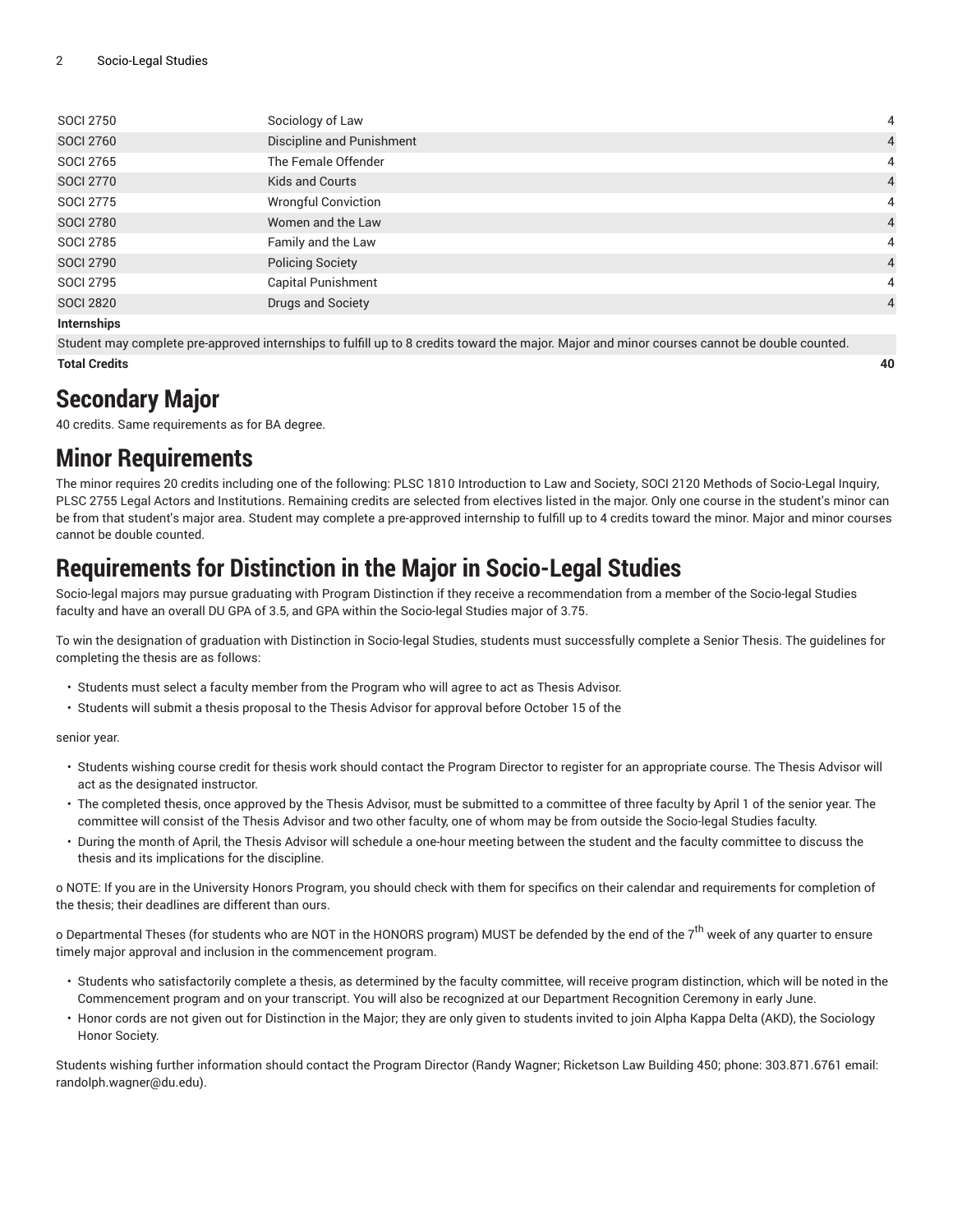# **BA in Socio-Legal Studies**

The following course plan is a sample quarter-by-quarter schedule for intended majors. Because the [bachelor](http://bulletin.du.edu/undergraduate/undergraduateprograms/traditionalbachelorsprogram/bachelorofarts/) of arts ([http://bulletin.du.edu/](http://bulletin.du.edu/undergraduate/undergraduateprograms/traditionalbachelorsprogram/bachelorofarts/) [undergraduate/undergraduateprograms/traditionalbachelorsprogram/bachelorofarts/](http://bulletin.du.edu/undergraduate/undergraduateprograms/traditionalbachelorsprogram/bachelorofarts/)) curriculum allows for tremendous flexibility, this is only intended as an example; that is to say, if specific courses or requirements are not available in a given term, students can generally complete those requirements in another term. More importantly, students should focus on exploring areas of interest, including Common Curriculum requirements and possible minors or second majors, and maintaining a course load which will allow for completion of the degree within four years.

Ideally, [Common Curriculum](http://bulletin.du.edu/undergraduate/undergraduateprograms/traditionalbachelorsprogram/degreesanddegreerequirements/) [\(http://bulletin.du.edu/undergraduate/undergraduateprograms/traditionalbachelorsprogram/](http://bulletin.du.edu/undergraduate/undergraduateprograms/traditionalbachelorsprogram/degreesanddegreerequirements/) [degreesanddegreerequirements/](http://bulletin.du.edu/undergraduate/undergraduateprograms/traditionalbachelorsprogram/degreesanddegreerequirements/)) requirements other than Advanced Seminar should be completed during the first two years. Students should anticipate taking an average course load of 16 credits each quarter.

Ways of Knowing courses in the areas of [Analytical](http://bulletin.du.edu/undergraduate/undergraduateprograms/traditionalbachelorsprogram/selectingadegreeprogram/courseplans/ai-society-courses/) Inquiry: Society and Culture [\(http://bulletin.du.edu/undergraduate/undergraduateprograms/](http://bulletin.du.edu/undergraduate/undergraduateprograms/traditionalbachelorsprogram/selectingadegreeprogram/courseplans/ai-society-courses/) [traditionalbachelorsprogram/selectingadegreeprogram/courseplans/ai-society-courses/](http://bulletin.du.edu/undergraduate/undergraduateprograms/traditionalbachelorsprogram/selectingadegreeprogram/courseplans/ai-society-courses/)) and [Scientific](http://bulletin.du.edu/undergraduate/undergraduateprograms/traditionalbachelorsprogram/selectingadegreeprogram/courseplans/si-society-courses/) Inquiry: Society and Culture ([http://](http://bulletin.du.edu/undergraduate/undergraduateprograms/traditionalbachelorsprogram/selectingadegreeprogram/courseplans/si-society-courses/) [bulletin.du.edu/undergraduate/undergraduateprograms/traditionalbachelorsprogram/selectingadegreeprogram/courseplans/si-society-courses/](http://bulletin.du.edu/undergraduate/undergraduateprograms/traditionalbachelorsprogram/selectingadegreeprogram/courseplans/si-society-courses/)) introduce students to University-level study of disciplines in the arts, humanities and social sciences. Credits earned in Ways of Knowing courses may also apply to a major or minor.

The sample course plan below shows what courses a student pursuing this major might take in their first two years; beyond that, students should anticipate working closely with their major advisor to create a course of study to complete the degree.

| rırsı rear                                                                                  |         |                                                                                                |         |                                                                                                |                |
|---------------------------------------------------------------------------------------------|---------|------------------------------------------------------------------------------------------------|---------|------------------------------------------------------------------------------------------------|----------------|
| Fall                                                                                        | Credits | Winter                                                                                         | Credits | Spring                                                                                         | <b>Credits</b> |
| <b>FSEM 1111</b>                                                                            |         | 4 WRIT 1122                                                                                    |         | 4 WRIT 1133                                                                                    |                |
| Foreign Language or Scientific Inquiry: The Natural and<br><b>Physical World</b>            |         | 4 Foreign Language or Scientific Inquiry: The Natural and<br><b>Physical World</b>             |         | 4 Foreign Language or Scientific Inquiry: The Natural and<br><b>Physical World</b>             |                |
| Analytical Inquiry: Society and Culture or Scientific<br>Inquiry: Society and Culture       |         | 4 Analytical Inquiry: Society and Culture or Analytical<br>Inquiry: Natural and Physical World |         | 4 Analytical Inquiry: Society and Culture or Analytical<br>Inquiry: Natural and Physical World |                |
| <b>PLSC 1810</b>                                                                            |         | 4 Other major, minor or elective                                                               |         | 4 Other major, minor or elective                                                               |                |
|                                                                                             |         | 16                                                                                             |         | 16                                                                                             | 16             |
| <b>Second Year</b>                                                                          |         |                                                                                                |         |                                                                                                |                |
| Fall                                                                                        | Credits | Winter                                                                                         | Credits | Spring                                                                                         | <b>Credits</b> |
| Scientific Inquiry: The Natural and Physical World or<br>Foreign Language                   |         | 4 Scientific Inquiry: The Natural and Physical World or<br>Foreign Language                    |         | 4 Scientific Inquiry: The Natural and Physical World or<br>Foreign Language                    |                |
| Analytical Inquiry: Natural and Physical Word or<br>Analytical Inquiry: Society and Culture |         | 4 SOCI 2120                                                                                    |         | 4 Major Elective                                                                               |                |
| <b>PLSC 2755</b>                                                                            |         | 4 Major Elective                                                                               |         | 4 INTZ 2501                                                                                    | $1 - 2$        |
| <b>Major Elective</b>                                                                       |         | 4 Minor or Elective                                                                            |         | 4 Minor or Elective                                                                            | 4              |
| <b>INTZ 2501</b>                                                                            |         | $\overline{2}$                                                                                 |         | Minor or Elective                                                                              | 4              |
|                                                                                             | 18      |                                                                                                |         | 16                                                                                             | $17 - 18$      |

**Total Credits: 99-100**

**First Year**

1

INTZ 2501 is required for any student who studies abroad, and may be taken in any quarter within the year prior to studying abroad.

# **ANTH 2011 Religion, Environmentalism, and Politics (4 Credits)**

How does religion mediate the relationship between people and the natural world? How do different religious traditions understand and interpret the natural world and humans' responsibility to and for it? Is it possible to reconcile an understanding of the world as divinely created with human destruction of the environment—and, if not, then what are the political consequences? In this course, we will consider a variety of disciplinary approaches to topics related to religion, environmentalism, and politics, taking Abrahamic and indigenous religions as our key examples. From urban gardening to green Islam to Standing Rock to eco-feminism, we'll use theories about religion and culture to understand the complex intersections of faith, policy, and planetary crisis. The course includes a community engagement component that will bring us to a local faith-based urban farm where we will discuss course texts as we help prepare for the 2020 growing season. Cross-listed with JUST 2011 and RLGS 2011.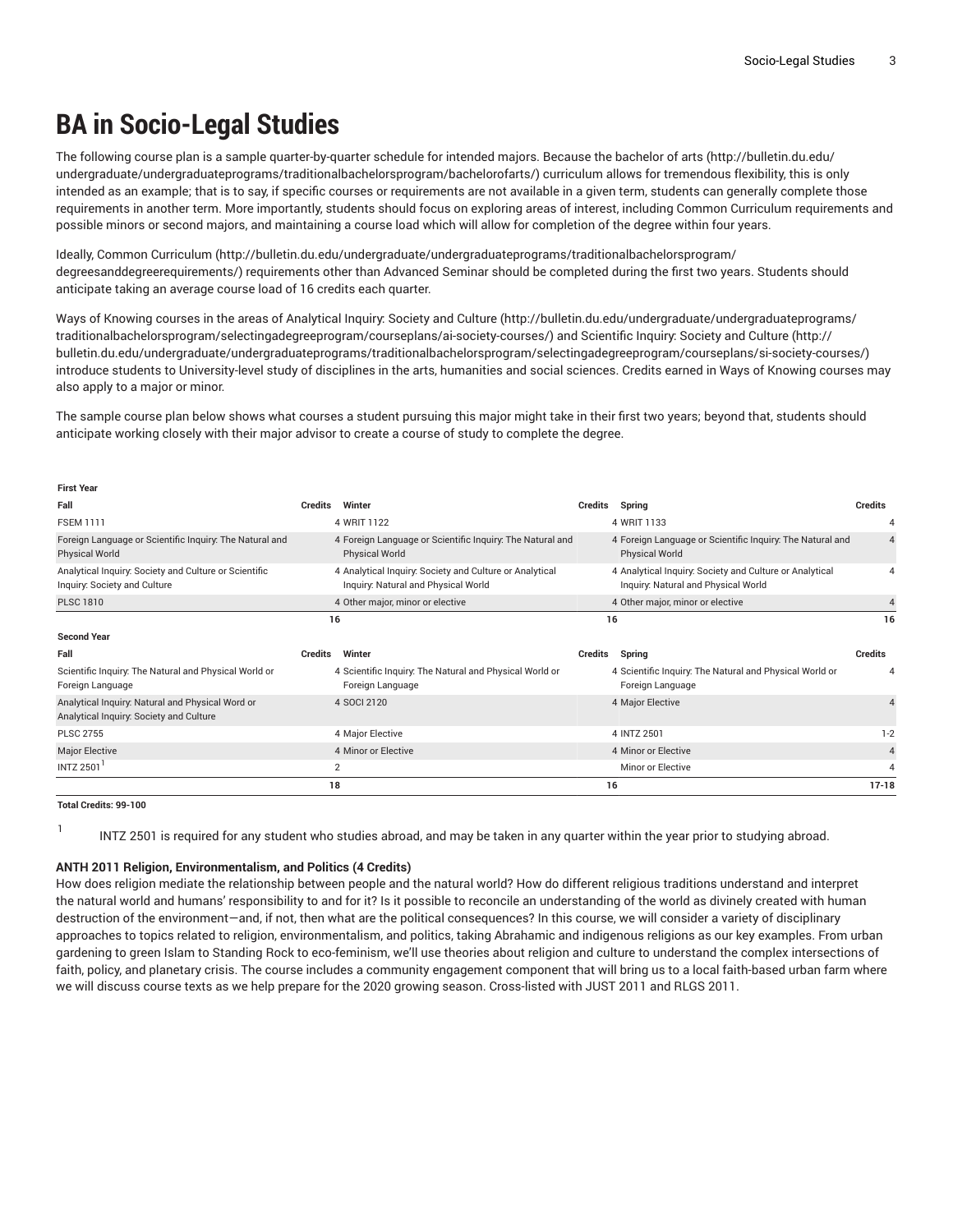# **ECON 2540 Law and Economics (4 Credits)**

This course provides an introduction to the study of law and economics, the objective being to provide a critical examination of the nexus between economics and law. After establishing foundational concepts and definitions the course turns to an investigation of legal history, traditions and movements. For example, this will include examination of common law and civil law (code), the progressive era, legal realism, critical legal studies, the law and economics movement, critical race theory, and law and neoliberalism. An assessment of distinct approaches to law and economics from different economic perspectives will also be undertaken. The latter half of the course covers the economic dimensions to various sources or core areas of law including property, contract, tort, administrative, criminal and constitutional law. Additionally, certain special topics will be introduced and analyzed throughout the course, including the social and legal construction of markets; public finance and the economic role of government; the legal foundations of money; and, environmental, international, family, public, corporate, competition and antitrust law. The course also offers exposure to hands-on and practical factors concerning the profession and practice of law including legal terminology, precedent, reasoning, case review, writing and procedure.

# **ENVI 3000 Environmental Law (4 Credits)**

Purpose and applications of federal laws pertaining to environmental protection, including NEPA, RCRA, CERCLA, and Clean Water and Clean Air Acts; addresses role of states in implementation of federal environmental laws.

# **JUST 2011 Religion, Environmentalism, and Politics (4 Credits)**

How does religion mediate the relationship between people and the natural world? How do different religious traditions understand and interpret the natural world and humans' responsibility to and for it? Is it possible to reconcile an understanding of the world as divinely created with human destruction of the environment—and, if not, then what are the political consequences? In this course, we will consider a variety of disciplinary approaches to topics related to religion, environmentalism, and politics, taking Abrahamic and indigenous religions as our key examples. From urban gardening to green Islam to Standing Rock to eco-feminism, we'll use theories about religion and culture to understand the complex intersections of faith, policy, and planetary crisis. The course includes a community engagement component that will bring us to a local faith-based urban farm where we will discuss course texts as we help prepare for the 2020 growing season. Cross-listed with ANTH 2011 and RLGS 2011.

# **JUST 2012 Jewish Politics and Political Jews in the United States (4 Credits)**

Milton Himmelfarb famously quipped that "Jews earn like Episcopalians, and vote like Puerto Ricans." This statement captures the surprising loyalty of American Jews to liberalism and the Democratic party despite the group's significant socioeconomic achievement in the post-World War II era. This course considers Jewish political behavior in the United States through a variety of disciplinary lenses. Our study will be enriched through archival research in the Beck archives (held at DU) and through conversations with local political figures. The course will also track and analyze relevant developments for Jews and politics related to the 2020 Presidential election. This course counts toward the Analytical Inquiry: Society requirement for the Undergraduate Core Curriculum. Cross-listed with RLGS 2012.

# LGST 3440 The Supreme Court & Your Life: Constitutional Law, Ethics & Policy for the 21st Century (2 Credits)

This course evaluates the most critical ways in which the United States Supreme Court interacts with and affects an individual's life, career, education, freedom, and future. Over ten weeks, we analyze how: (1) each major section of the Constitution and how it makes its way to the Court, (2) is ultimately interpreted by each of the nine current Justices, and (3) the subsequent repercussions of the opinion. The primary vehicles used for this task are actual Supreme Court cases, federal circuit court opinions, and legal briefs filed by the parties and interest groups on both sides of each dispute. Each of these documents is part of the public record and easy to locate. Because many students are likely to hear, believe, and/or resonate with only one side of each politically-charged divisive case heard by the Court (perhaps because they listen to only one news source or affiliate primarily with people of the same ideological bent), this class will emphasize the importance of seeing both sides of important public policy, legal, and ethical issues before taking a position. This is a valuable skill that is often neglected in college courses but will take a student far in life.

# **LGST 3450 Impact of Driverless Mobility: Business, Legal & Ethical Implications (4 Credits)**

Smartphones and personal computers have changed the world and how we live in it. Now, Driverless Vehicles are poised to profoundly reshape our transportation systems, real estate development, access to goods and services, and our collective ecological footprint. In our "Impact of Driverless Mobility" course, we will consider many of the broad implications of this disruptive technology, including, but not limited to, the many legal, ethical and business considerations. Prerequisite: LGST 2000.

# **MFJS 3040 Media Law (4 Credits)**

Introduction to freedom of expression and media law. Students learn how the American legal system works and gain an understanding and appreciation of the philosophical foundations of free expression. In addition, students confront many of the issues facing professional communicators today. Topics include incitement, hate speech, student speech, copyright, defamation, and other issues crucial to mass media professionals. The course examines also explores challenges to free expression brought by new(er) communication technologies. The purpose of this class is to give students the knowledge and critical thinking skills needed to be successful in today's rapidly changing communication environment. Cross-listed with MFJS 4300.

# **MFJS 3700 New Media Law & Regulation (4 Credits)**

An examination of recent developments in internet and social media law and regulation.

# **PHIL 2040 Practical Logic (4 Credits)**

In this course students will learn how to identify and understand real arguments, the kinds of arguments that they confront everyday in the media, textbooks and periodicals, in addition to those made in philosophical writings. This course counts toward the Analytical Inquiry: The Natural and Physical World requirement.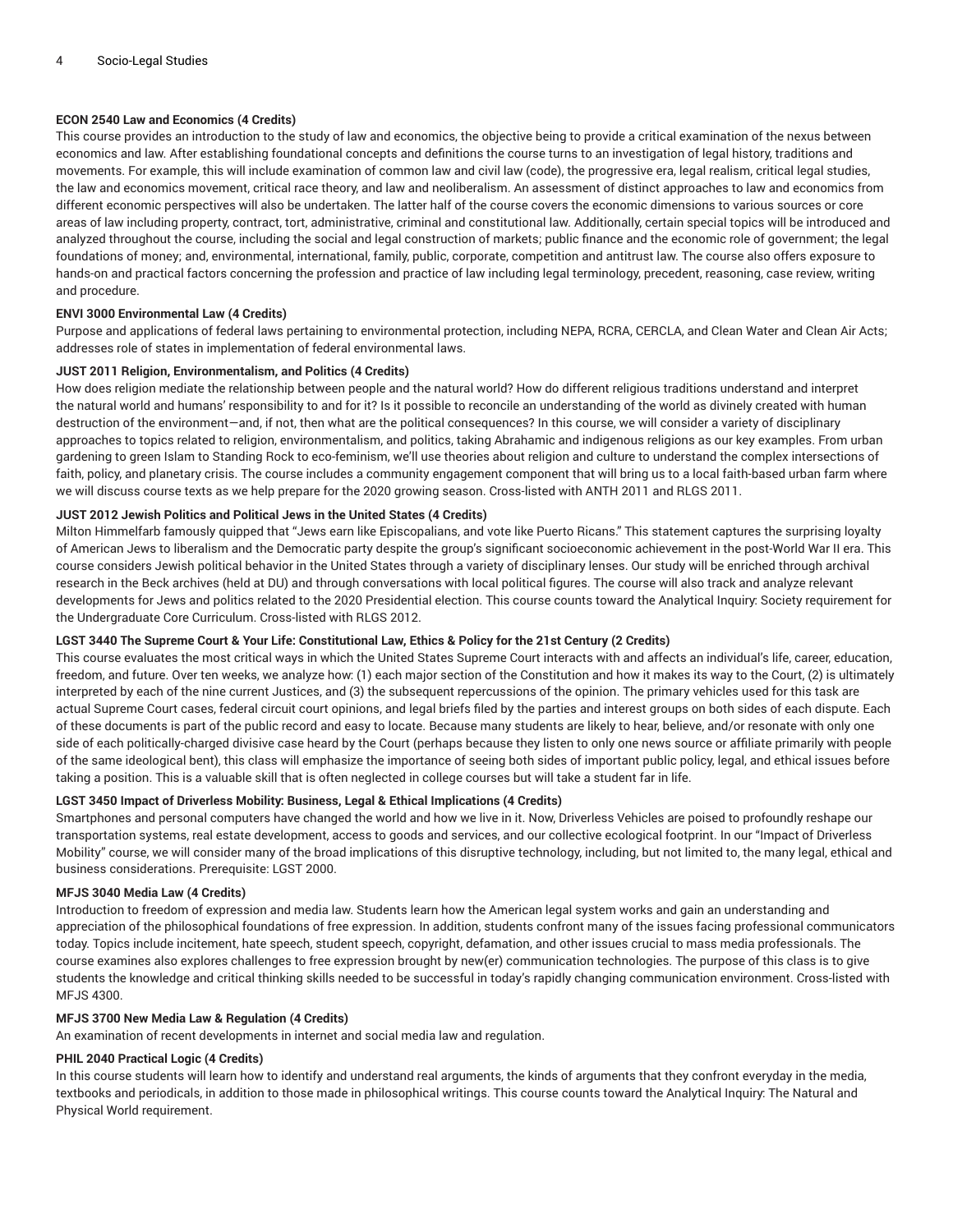# **PHIL 2150 Philosophy of Law (4 Credits)**

Principles, aims and methods of legal reasoning (judicial decision making); relationship between legal and moral reasoning. This course counts toward the Analytical Inquiry: Society and Culture requirement.

# **PHIL 2180 Ethics (4 Credits)**

Alternative theories of morals and values, ethical problems and solutions offered by classical and contemporary thinkers. This course counts toward the Analytical Inquiry: Society and Culture requirement.

#### **PHIL 2700 Biomedical Ethics (4 Credits)**

Discussion of some of the most pressing ethical issues engaged by contemporary developments in biology and medicine. This course counts toward the Analytical Inquiry: Society and Culture requirement.

#### **PHIL 3061 Kant's Ethics/Aesthetics/Politics (4 Credits)**

A study of Kant's "value theory" and its historical significance. Prerequisite: junior standing or instructor's permission.

# **PHIL 3175 Morality and the Law (4 Credits)**

A systematic study of various elements of the relation between law and morality. Are we obligated to obey every law the government enacts? Why? If we do have an obligation to obey the law, are civil disobedients like Martin Luther King, Jr. justified in disobeying the law? Are immoral laws, laws at all, or must a law connect with some higher moral truth to have any authority? To what extent is it morally permissible for the law to restrict our personal freedoms? To what extent is it morally permissible for the law to enforce morality in general? If it is not permissible for the law to enforce morality, do we incur any obligation to obey the law? Prerequisite: junior standing or instructor's permission.

#### **PHIL 3179 Virtue Ethics (4 Credits)**

Virtue ethics purportedly provides a distinct approach to moral deliberation, moral reasoning, moral decision-making, and moral justification. This course is a systematic study o the nature of virtue ethics, the nature of a virtue, and the alleged superiority of virtue ethics over its more familiar consequentialist and deontological alternatives. We also study various responses to the following questions: Have moral psychologists generated any valuable studies on the nature of virtue? What virtues ought we to endorse? At least Junior standing required or permission of the instructor.

#### **PHIL 3211 Contemporary Pol Philosophy (4 Credits)**

This class focuses primarily on the philosophical problems generated by thinking about political authority and justice. We discuss the nature of political authority, justice, rights, equality and the role of property in a modern state.

#### **PLSC 1810 Introduction to Law and Society (4 Credits)**

This course introduces the relationship between law and society, exploring principles of legal conduct in social contexts and explaining how social scientific methods are used to understand these principles. Questions discussed include what is the relationship between the "law-on-the-books" and "law-in-action," and what can we learn from gaps between formal law and the "real" law that is experienced in society? Empirical examples may include international comparisons and the evolution of law over time. This course counts toward the Scientific Inquiry: Society and Culture requirement.

# **PLSC 2001 Law and Politics (4 Credits)**

Introduces the relationship between law and politics, describing the basic principles of legal conduct in political contexts and explaining how social scientific methods are used to understand these underlying principles. Questions explored include the following: Where does the law come from? Whose interests does it reflect? Does formal legal change lead to practical political and social change? Why do we comply with the law? What are the limits of enforcement? This course counts toward the Scientific Inquiry: Society and Culture requirement. It also satisfies the department distribution requirement in law. Prerequisite: sophomore standing.

#### **PLSC 2703 Topics in Law and Politics (4 Credits)**

Focuses on topics in law from a political science perspective. Satisfies departmental distribution requirement in law. Prerequisite: sophomore standing.

#### **PLSC 2755 Legal Actors and Institutions (4 Credits)**

This course examines the legal system from the points of view of those who work within it. It considers the social characteristics of lawyers, judges, regulators, elected officials and non-state actors, and how they matter to the social construction of law. The emphasis is on the social organization of law and the everyday interactions that bring meaning to the legal system. It considers and seeks to understand how legal roles, legal institutions and power relations within the law influence its development and practice. Throughout the course, students are required to think critically about how society and the social relationships of law influence law's outcomes. Prerequisite: Sophomore standing.

# **PLSC 2820 Constitutional Law: Civil Rights and Liberties (4 Credits)**

This course addresses major ideas and principles of U.S. constitutional law, with a focus on equal protection of the law, fundamental rights, and freedom of speech and religion. Within each of these areas, we will consider the development of court rulings over time, economic and political influences on court decision-making, and policy implications of these rulings. While PLSC 2860 complements this course, it is not necessary to take both courses. Satisfies the department distribution requirement in law. Prerequisite: Sophomore standing.

#### **PLSC 2830 Judicial Politics (4 Credits)**

This course considers the role of courts, especially the Supreme Court, in the U.S. political system. Topics include the the potential dangers and benefits of allocating significant power to un-elected justices, judicial decision-making, Court-Congress interaction in developing public policies, the social and political effects of court rulings, and legal interest groups.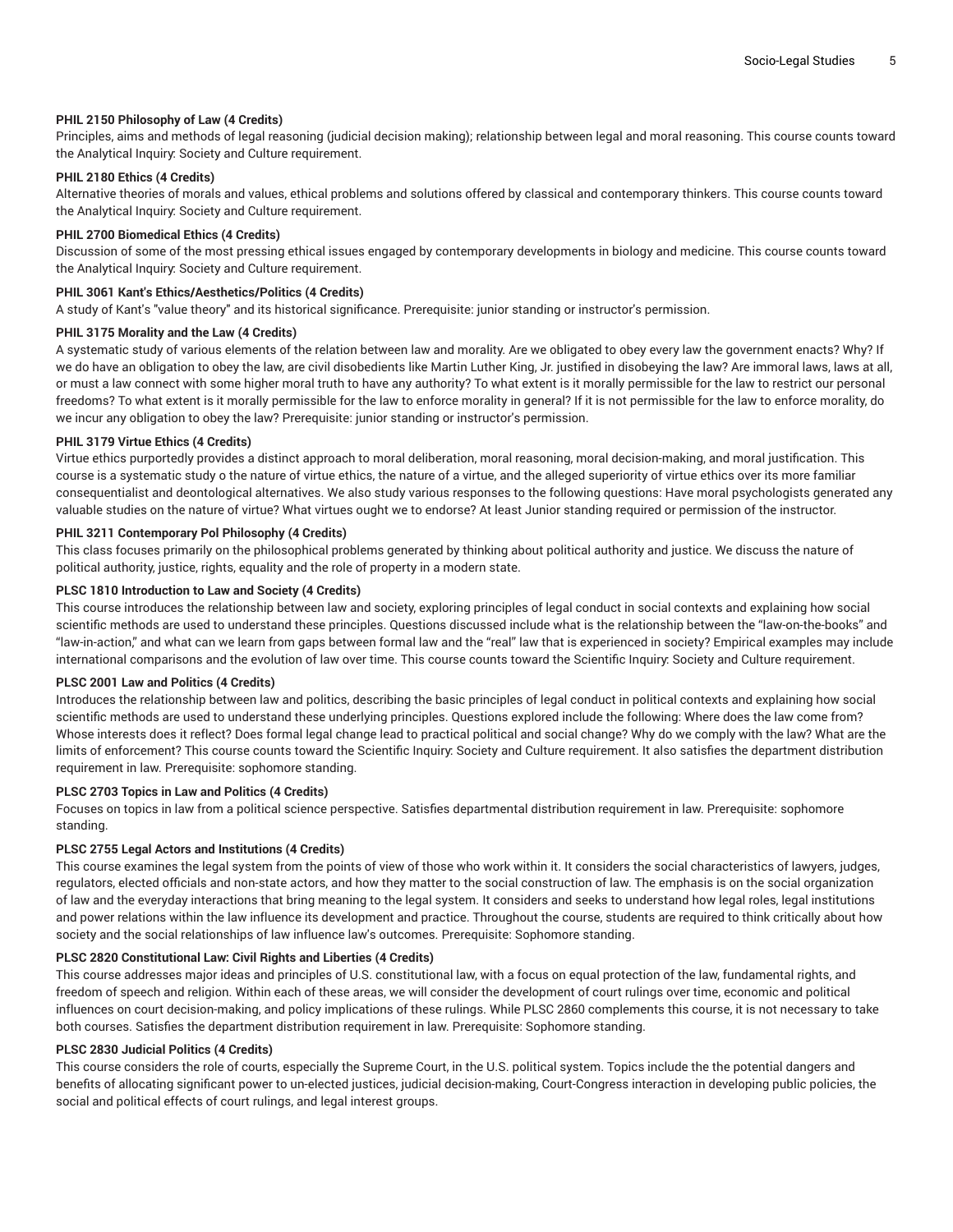# **PLSC 2840 International Law & Human Rights (4 Credits)**

This course explores the role that international law plays in promoting human rights. Why did states first commit to international human rights protections after the Second World War? Why did states voluntarily surrender their sovereignty by signing and ratifying human rights treaties that limit their freedom to act domestically? Does this international law influence governments' human rights practices? Who enforces international human rights law? Which countries are leaders or laggards when it comes to international human rights? This course can count toward the sub-field requirement for PLSC majors in either law or comparative/international politics.

# **PLSC 2850 Politics of Criminal Justice in the US (4 Credits)**

Problems and reforms in American criminal justice system; causes and extent of crime, excessive use of force by police, systemic racism, bail reform, probation and parole; prisons and police/community relations. Prerequisite: sophomore standing.

#### **PLSC 2855 Conservative Politics and the Courts (4 Credits)**

This course focuses on the reasons for and uses of litigation and judicial politics in the pursuit of conservative ends. As such, the class critically examines the different major sub-groups that define modern American conservatism; how these subgroups compare to and interact with one another; the conditions that allow for political movements generally to use courts in pursuing policy ends; and the specific steps that various American conservative groups have taken in order to influence courts, law, and policy. Introduction to American Politics (PLSC 1000) is recommended, but not required.

### **PLSC 2860 Constitutional Law: Governmental Structures and Powers (4 Credits)**

This course addresses major ideas and principles of U.S. constitutional law, with a focus on federalism, the growth of national power, and separation of powers. Within each of these areas, we will consider the development of court rulings over time, economic and political influences on court decision-making, and policy implications of these rulings. While PLSC 2820 complements this course, it is not necessary to take both courses. Satisfies the department distribution requirement in law. Prerequisite: Sophomore standing.

#### **PLSC 2870 Theories of Law (4 Credits)**

Approaches to law, courts and judges focusing of various theories of law including legal realism, feminist legal theory, law and society, law and economics, behavioralism. Prerequisite: sophomore standing.

# **PLSC 3985 Legal Internship (4 Credits)**

This is an online class for students working in internships related to the legal profession. Students may work in the local courts, advocacy organizations, the public defender's office, or the district attorney's office, either in Denver or elsewhere in the U.S. Students will complete internship hours in addition to engaging in an online course that focuses on professional development, reflections on the internship experience, and relevant legal scholarship. Students are responsible for applying to and securing their own internships (with assistance from the professor), and should plan to begin this process early, typically in advance of registration.

#### **PSYC 2610 Forensic Psychology (4 Credits)**

Scientific study of the the intersection of human behavior and the legal process. Prerequisite: PSYC 1001.

#### **RLGS 2011 Religion, Environmentalism, and Politics (4 Credits)**

How does religion mediate the relationship between people and the natural world? How do different religious traditions understand and interpret the natural world and humans' responsibility to and for it? Is it possible to reconcile an understanding of the world as divinely created with human destruction of the environment—and, if not, then what are the political consequences? In this course, we will consider a variety of disciplinary approaches to topics related to religion, environmentalism, and politics, taking Abrahamic and indigenous religions as our key examples. From urban gardening to green Islam to Standing Rock to eco-feminism, we'll use theories about religion and culture to understand the complex intersections of faith, policy, and planetary crisis. The course includes a community engagement component that will bring us to a local faith-based urban farm where we will discuss course texts as we help prepare for the 2020 growing season. Cross-listed with ANTH 2011 and JUST 2011.

# **RLGS 2012 Jewish Politics and Political Jews in the United States (4 Credits)**

Milton Himmelfarb famously quipped that "Jews earn like Episcopalians, and vote like Puerto Ricans." This statement captures the surprising loyalty of American Jews to liberalism and the Democratic party despite the group's significant socioeconomic achievement in the post-World War II era. This course considers Jewish political behavior in the United States through a variety of disciplinary lenses. Our study will be enriched through archival research in the Beck archives (held at DU) and through conversations with local political figures. The course will also track and analyze relevant developments for Jews and politics related to the 2020 Presidential election. This course counts toward the Analytical Inquiry: Society requirement for the Undergraduate Core Curriculum. Cross-listed with JUST 2012.

#### **SOCI 2120 Methods of Socio-Legal Inquiry (4 Credits)**

This course provides a broad overview of socio-legal research methods. Specifically, the course examines how qualitative and quantitative research methods are used to answer socio-legal research questions. Students participate in research in order to understand the process of designing a project, collecting data, analyzing data, and reporting findings.

### **SOCI 2250 Criminology (4 Credits)**

Social meaning of criminal behavior; relationship between crime and society in particular, how production and distribution of economic, political and cultural resources shape construction of law, order and crime; different types of crime, criminals and victims, and efforts to understand and control them. This course counts toward the Scientific Inquiry: Society and Culture requirement.